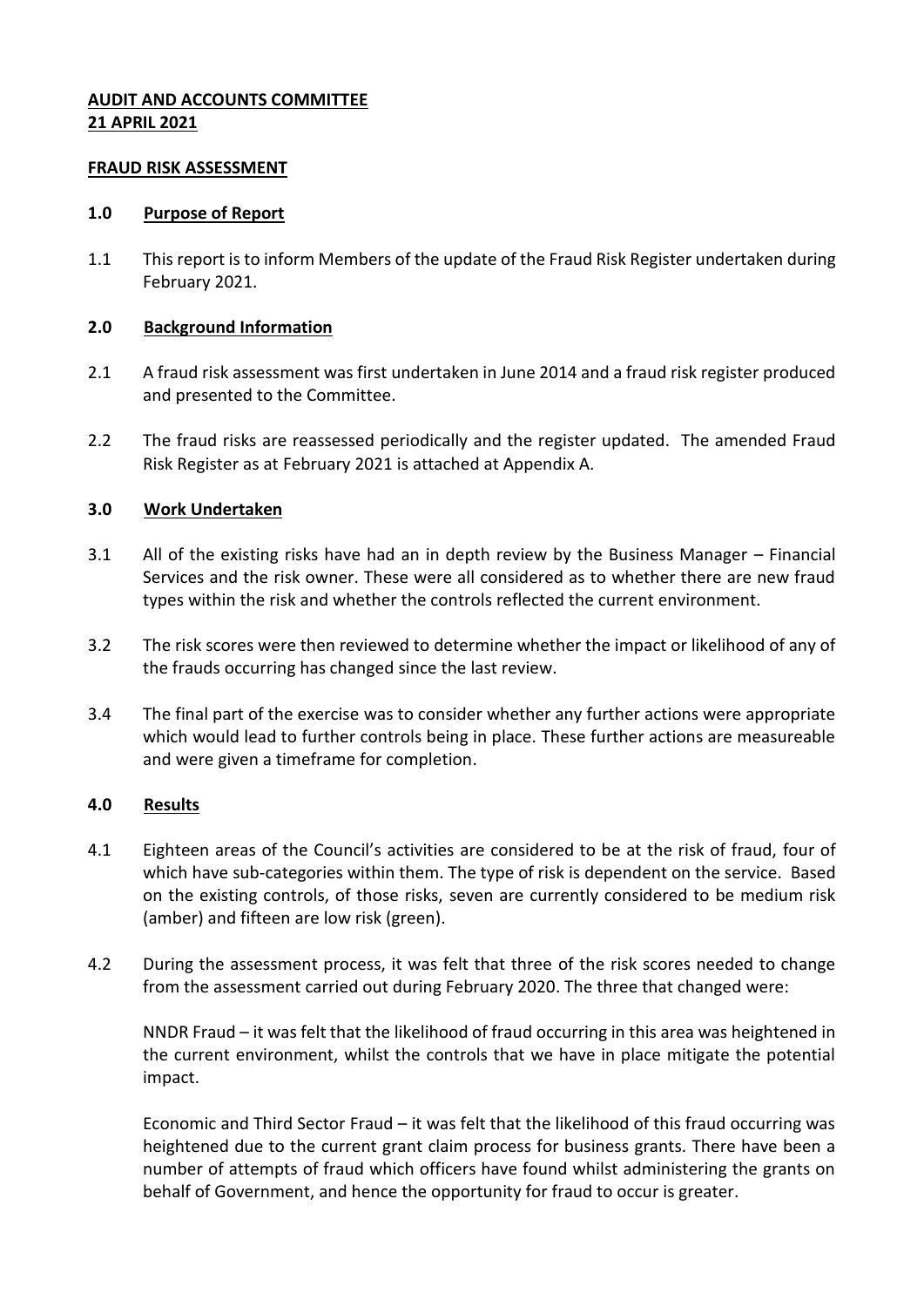Cyber Fraud – It was felt that whilst the impact is major on the organisation in terms of reputation and potential penalties, that the likelihood was possible, as the mitigations and controls that the ICT Business Unit have in place would reduce the likelihood of a successful attack.

4.3 The further actions that have been implemented up to April 2021 which will help to mitigate fraud risks include:

Housing Benefit Fraud

 Verification of National Insurance number, proof of employment, residence, financial standing and dependents within the household

Procurement & Contract Fraud (Contracts)

- External Procurement Team independent to the Council assists with procurements
- Electronic tender system used for receipt of tenders

Employment (Recruitment Fraud)

 IR35 assessment in place and regular reminders/refreshers sent to all managers on the engagement of agency workers and consultants

Electoral Fraud (Electoral Registration)

Controls within Electoral software in order to flag unusual registration activity

Insurance Fraud

- External claim handlers have specialist software to identify fraudulent claims
- Letter included within insurance pack when sent through to claimant detailing their responsibilities regarding fraudulent claims

Housing Fraud

- Participation in the National Fraud Initiative through supply and matching of application, tenancy and Right to Buy data
- Tenancy Audit Programme provides an ongoing detection and prevention of tenancy fraud through, checking, verifying and updating records of tenants and occupants

Economic & Third Sector Fraud

- Use of NFI and Spotlight for pre and post payment checks for Business Grants
- Verification of business on Business Rates system for Business Grants
- 4.4 There are a number of new actions that need to be put in place: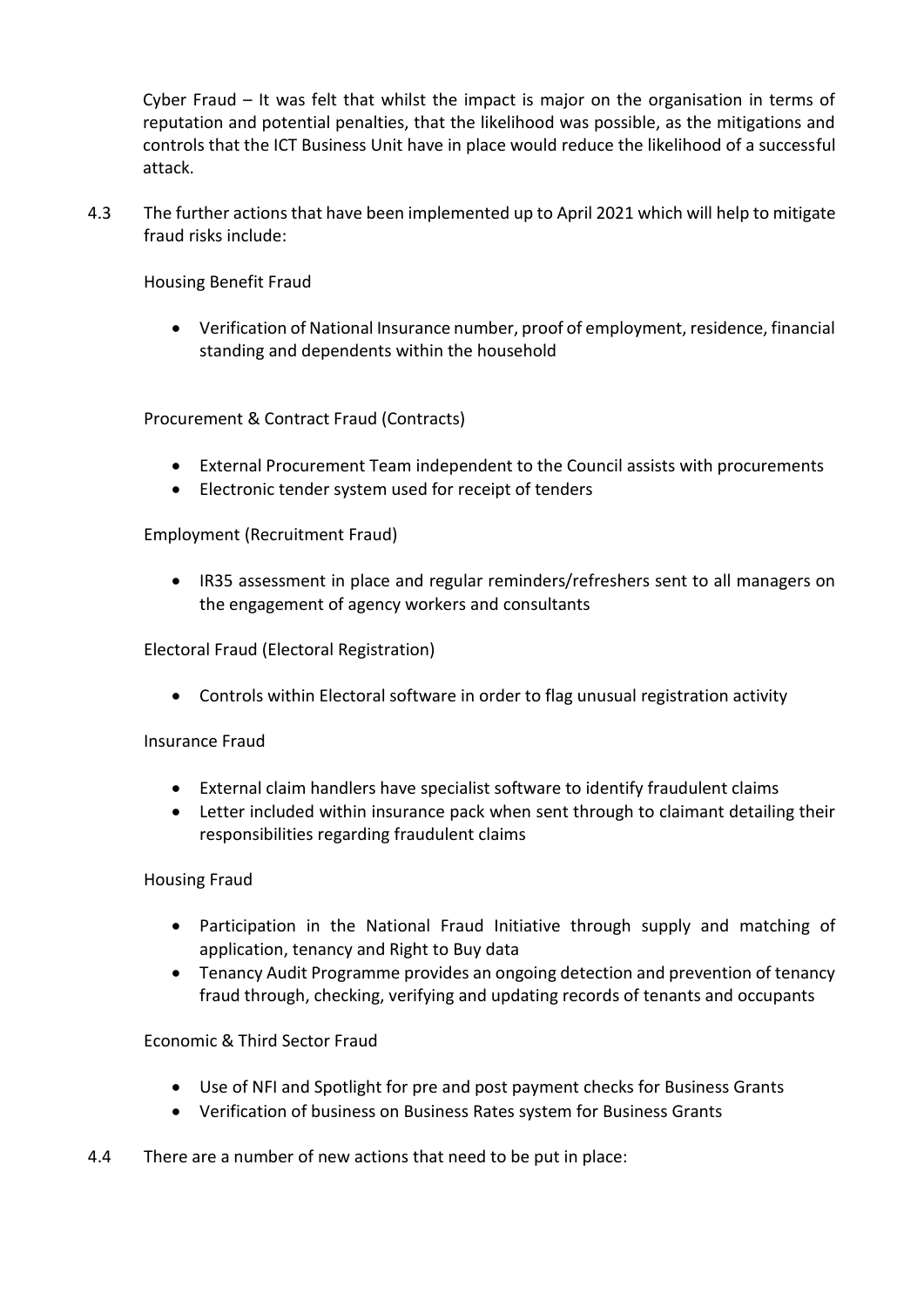Housing Benefit Fraud:

- Refresh Housing Benefit Anti-Fraud Strategy by March 2022
- Training on Housing Benefits processes to the Housing Management Business Unit by September 2021
- Review website for communications and publicity by December 2021

Council Tax Support Scheme:

 Review the use of the powers available under the Local Government Finance Act 1992 in respect of Local Council Tax Support and present to Management for approval by December 2021

# Council Tax Fraud

 Review all s13A exemptions and discounts for appropriateness and continued eligibility by 31<sup>st</sup> March 2022

## NNDR Fraud

• Proactive NNDR review – Use analytical approach to target main business rate payers in line with best practice by December 2021

Credit Income and Refund Fraud

- Review current credit balances and suspense, and return to monthly reviewing from October 2021
- 'joined up' refund process review across all Council services by October 2021

Procurement and Contracts Fraud (Contracts):

- Annual review of contract management performance of a selection of key contracts
- Spot checks to ensure CPR's compliance by July 2021
- All staff to receive fraud awareness e-learning by May 2021
- Review Contract Procedure Rules by March 2022

Procurement and Contracts Fraud (Payments)

- Review "off contract" spend through use of transparency data by July 2021
- All staff to receive fraud awareness e-learning by May 2021

## Bank Fraud:

- All staff to receive fraud awareness e-learning by May 2021
- Sign up to NAFN for fraud updates by May 2021

## Investment Fraud:

All staff to receive fraud awareness e-learning by May 2021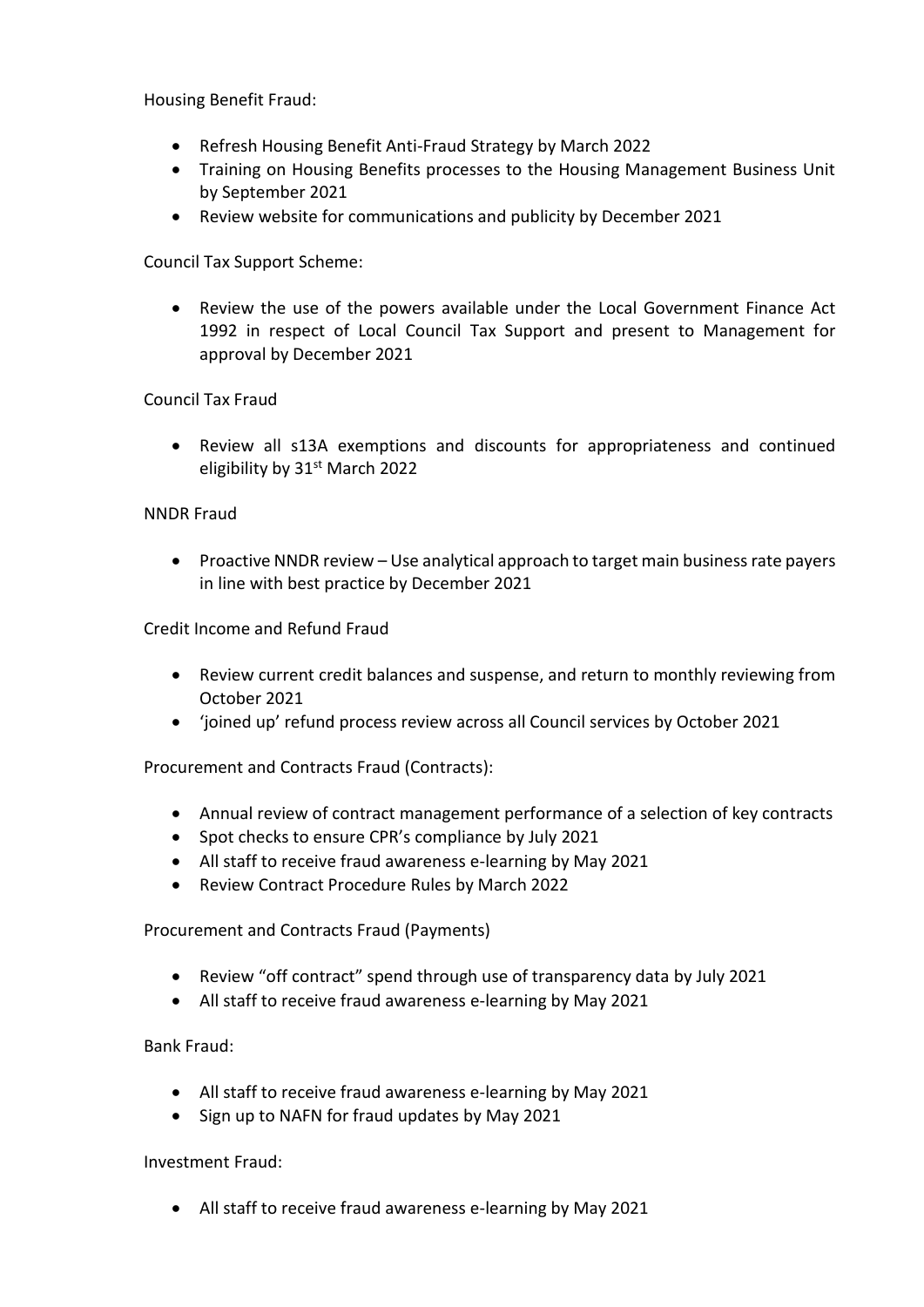## Assets (Land and Property)

• Adoption of Acquisition and disposal policy by September 2021

## Assets (Equipment)

- Adoption of Acquisition and disposal policy by September 2021
- All staff to receive fraud awareness e-learning by May 2021

## Employment (Recruitment Fraud)

- Request to see copies of new starters' bank statements to satisfy ourselves that monies paid are receipted into their accounts by April 2021
- Ensure managers know the signs of trafficking so they can raise concern as appropriate by providing annual refresher training by September 2021

## Employment (Payments)

- Data analysis of payroll information and costs by July 2021
- All staff to receive fraud awareness e-learning by May 2021

## Insurance Fraud

All staff to receive fraud awareness e-learning by May 2021

## Money Laundering

All staff to receive fraud awareness e-learning by May 2021

## Electoral Fraud (Elections)

 Update control documents and instructions for all election type activities by April 2021

Electoral Fraud (Electoral Registration)

Update integrity Plan by July 2021

## Development Management

- All refunds where the application has been made through the Planning portal, to be refunded through that process, where all other refunds will require an image from the bank account to show originating bank details by June 2021
- Implement Uniform processes for Enforcement cases to counter potential bribery and corruption by December 2021
- Refunds of application fees to be authorised by Business Manager Planning Development or Planning Technical Support Manager by April 2021
- Investigate Uniform software for planning cases to ensure case officer cannot sign off and issue their own decision by September 2021